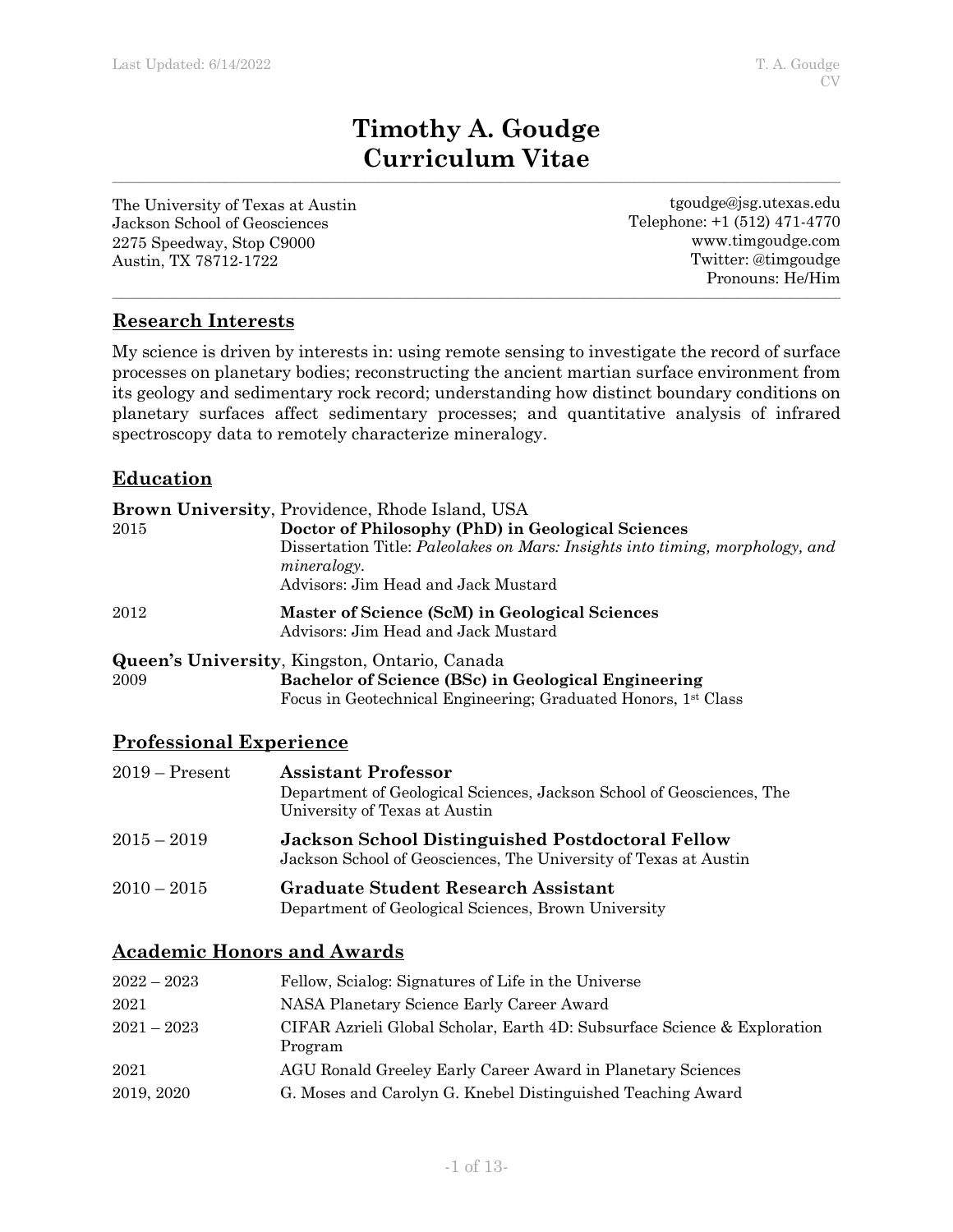|                                                             | Best geology course, as judged by the students. $2019$ – graduate level (Intro.<br>Remote Sensing); 2020 – undergraduate level (Sed. Rocks)                                                                                                                                                                                                                                                                                                                                        |
|-------------------------------------------------------------|------------------------------------------------------------------------------------------------------------------------------------------------------------------------------------------------------------------------------------------------------------------------------------------------------------------------------------------------------------------------------------------------------------------------------------------------------------------------------------|
| 2020                                                        | Geosphere Exceptional Reviewer                                                                                                                                                                                                                                                                                                                                                                                                                                                     |
| 2018                                                        | National Center for Earth-Surface Dynamics 2 Synthesis Postdoctoral<br>Fellowship                                                                                                                                                                                                                                                                                                                                                                                                  |
| $2015 - 2017$                                               | Jackson School Distinguished Postdoctoral Fellowship, The University of<br>Texas at Austin                                                                                                                                                                                                                                                                                                                                                                                         |
| 2015                                                        | GeoClub Award (for outstanding departmental service by a graduate student),<br><b>Brown University</b>                                                                                                                                                                                                                                                                                                                                                                             |
| $2012 - 2015$                                               | Natural Sciences and Engineering Research Council of Canada (NSERC)<br>Postgraduate Scholarship                                                                                                                                                                                                                                                                                                                                                                                    |
| 2012, 2013                                                  | GSA Northeastern Section Student Travel Grant                                                                                                                                                                                                                                                                                                                                                                                                                                      |
| $2010 - 2011$                                               | First Year Graduate Fellowship, Brown University                                                                                                                                                                                                                                                                                                                                                                                                                                   |
| Prior to 2010<br>$(at\text{ }Queuen\text{'s}\text{ }Univ.)$ | J. P. Bickell Foundation Mining Scholarship (2008–2009); Gartner Lee<br>Scholarship in Geological Engineering (2008–2009); J. J. Denny Memorial<br>Scholarship in Geological Engineering (2007–2008); Morley E. Wilson<br>Scholarship in Geological Sciences (2006–2008); Annie Bentley Lillie Book<br>Prize for First Year Calculus (2006–2007); Dean's Scholar (2005–2008);<br>Dean's Award (2005–2006); Dean's Entrance Scholarship in Applied Science<br>$(2005\text{--}2006)$ |

# **Refereed Journal Publications**

*Goudge mentee:* #*Graduate student,* †*postdoctoral fellow,* §*undergraduate student.*

### **2022:**

- 1. Hassenruck-Gudipati, H. J., T. S. Ellis, **T. A. Goudge**, and D. Mohrig (2022), A multi-proxy assessment of terrace formation in the lower Trinity River Valley, Texas, *Earth Surf. Dynam., in press,* DOI: 10.5194/esurf-2021-37*.*
- 2. †Dong, T. Y., and **T. A. Goudge** (2022), Quantitative relationships between river and channelbelt planform patterns, *Geology, in press*, DOI: 10.1130/G49935.1.
- 3. #Bamber, E. R., **T. A Goudge**, C. I. Fassett, and G. R. Osinski (2022), Constraining the formation of paleolake inlet valleys across crater rims, *Icarus, 378*, 114945, DOI: 10.1016/j.icarus.2022.114945.
- 4. #Tebolt, M., and **T. A Goudge** (2022), Global investigation of martian sedimentary fan features: Using stratigraphic analysis to study depositional environment, *Icarus, 372,* 114718*,* DOI: 10.1016/j.icarus.2021.114718.

### **2021:**

- 5. Fassett, C. I., and **T. A. Goudge** (2021), Modeling the hydrodynamics, sediment transport, and valley incision of outlet-forming floods from martian crater lakes, *J. Geophys. Res. – Planets, 126,* e2021JE006979*,* DOI: 10.1029/2021JE006979*.*
- 6. **Goudge, T. A.**, A. M. Morgan, G. Stucky de Quay†, and C. I. Fassett (2021), The importance of lake breach floods for valley incision on early Mars, *Nature, 597,* 645–649, DOI: 10.1038/s41586-021-03860-1.
- 7. †Stucky de Quay, G., **T. A. Goudge**, E. S. Kite, C. I. Fassett, and S. D. Guzewich (2021), Limits on runoff episode duration for early Mars: Integrating lake hydrology and climate models, *Geophys. Res. Lett.*, *48*, e2021GL093523, DOI: 10.1029/2021GL093523.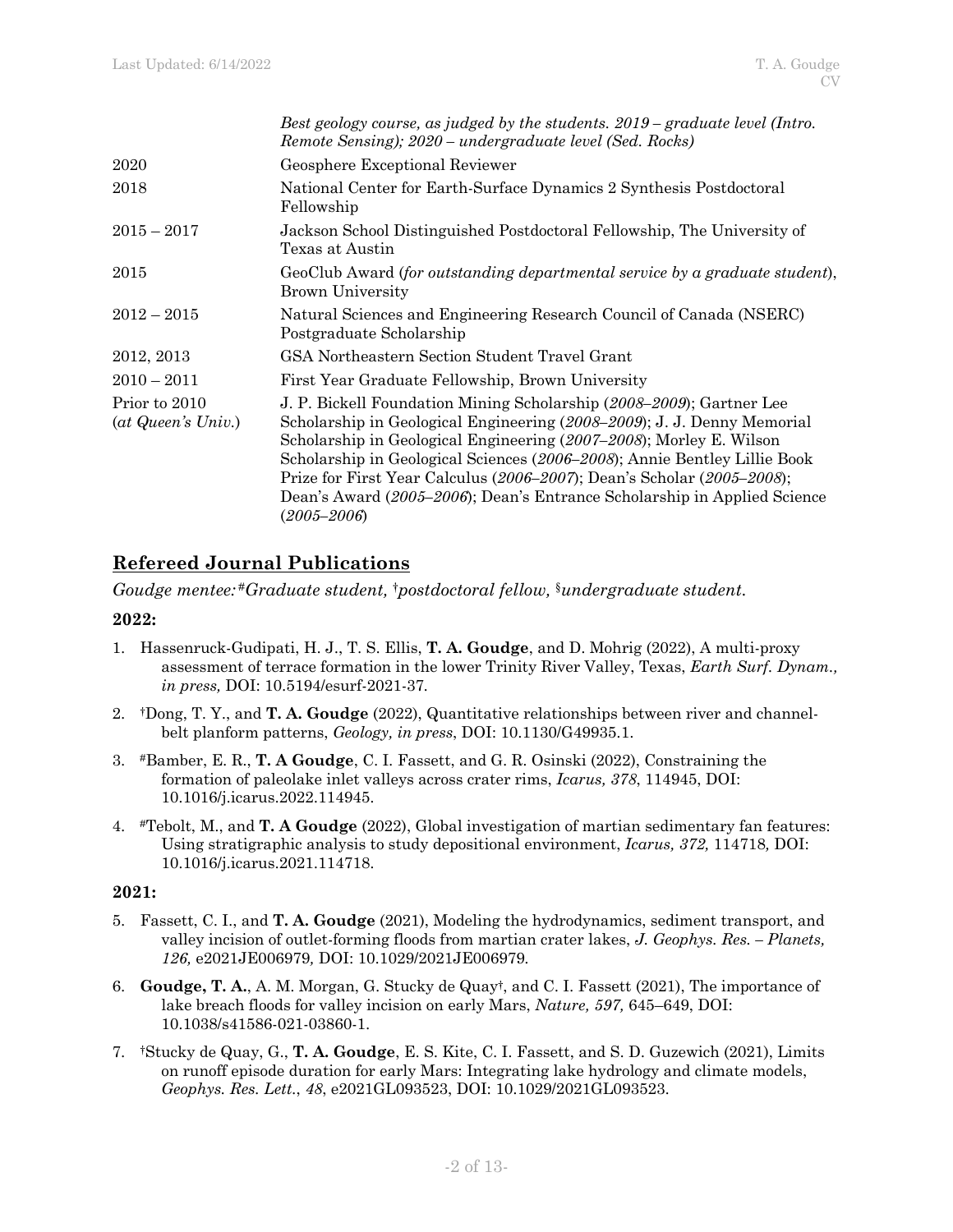- 8. Baum, M., R. Wordsworth, and **T. A. Goudge** (2021), Consequences of proposed shoreline deformation scenarios for Jezero crater, Mars, *Planet. Sci. J*., *2*, 218, DOI: 10.3847/PSJ/ac01de.
- 9. Levy, J. S., C. I. Fassett, J. W. Holt, R. Parsons, W. Cipolli, **T. A. Goudge**, M. Tebolt#, L. Kuentz, J. Johnson, F. Ishraque, B. Cvijanovich, and I. Armstrong (2021), Surface boulder banding indicates martian debris-covered glaciers formed over multiple glaciations, *Proc. Natl. Acad. Sci.*, *118*, e2015971118, DOI: 10.1073/pnas.2015971118.

#### **2020:**

- 10. †Stucky de Quay, G., **T. A. Goudge**, and C. I. Fassett (2020), Precipitation and aridity constraints from paleolakes on early Mars, *Geology*, *48,* 1189–1193, DOI: 10.1130/G47886.1.
- 11. Cardenas, B. T., D. Mohrig, C. M. Hughes, **T. A. Goudge**, J. S. Levy, T. Swanson, J. Mason, and F. Zhao (2020), The anatomy of exhumed river-channel belts: Bedform- to belt-scale river kinematics of the Ruby Ranch Member, Cretaceous Cedar Mountain Formation, Utah, USA, *Sedimentology, 67*, 3655–3682, DOI: 10.1111/sed.12765.
- 12. Swartz, J. M., **T. A. Goudge**, and D. Mohrig (2020), Quantifying coastal fluvial morphodynamics over the last 100 years on the lower Rio Grande, USA and Mexico, *J. Geophys. Res. Earth Surface*, *125*, e2019JF005443, DOI: 10.1029/2019JF005443.
- 13. Cook, C. W., A. M. Bramson, S. Byrne, J. W. Holt, M. S. Christoffersen, D. Viola, C. M. Dundas, and **T. A. Goudge** (2020), Sparse subsurface radar reflectors in Hellas Planitia, Mars, *Icarus*, *348,* 113847, DOI: 10.1016/j.icarus.2020.113847.
- 14. Brown, A. J., C. E. Viviano, and **T. A. Goudge** (2020), Olivine-carbonate mineralogy of the Jezero crater region, *J. Geophys. Res. Planets, 125*, e2019JE006011, DOI: 10.1029/2019JE006011*.*
- 15. #Tebolt, M., J. Levy, **T. Goudge**, and N. Schorghofer (2020), Slope, elevation, and thermal inertia trends of martian recurring slope lineae initiation and termination points: Multiple possible processes occurring on coarse, sandy slopes, *Icarus, 338*, 113536, DOI: 10.1016/j.icarus.2019.113536.

#### **2019:**

- 16. Cardenas, B. T., T. Swanson, **T. A. Goudge**, R. W. Wagner, and D. Mohrig (2019), The effect of remote sensing resolution limits on aeolian sandstone measurements and the reconstruction of ancient dune fields on Mars: Numerical experiment using the Page Sandstone, Earth, *J. Geophys. Res. Planets., 124*, 3244–3256, DOI: 10.1029/2019JE006191*.*
- 17. Tarnas, J. D., J. F. Mustard, H. Lin, **T. A. Goudge**, E. S. Amador, M. S. Bramble, C. H. Kremer, X. Zhang, Y. Itoh, and M. Parente (2019), Orbital identification of hydrated silica in Jezero crater, Mars, *Geophys. Res. Lett.*, *46*, 12,771–12,782, DOI: 10.1029/2019GL085584.
- 18. Schorghofer, N., J. S. Levy, and **T. A. Goudge** (2019), High-resolution thermal environment of recurring slope lineae in Palikir crater, Mars, and its implications for volatiles, *J. Geophys. Res. Planets*, *124*, 2852–2862, DOI: 10.1029/2019JE006083.
- 19. Lim, Y., J. S. Levy, **T. A. Goudge**, and W. Kim (2019), Ice cover as a control on the morphodynamics and stratigraphy of Arctic deltas, *Geology*, *47*, 399–402, DOI: 10.1130/G45146.1.
- 20. Shahrzad, S., K. M. Kinch, **T. A. Goudge**, C. I. Fassett, D. H. Needham, C. Quantin-Nataf, and C. P. Knudsen (2019), Crater statistics on the dark-toned, mafic floor unit in Jezero Crater, Mars, *Geophys. Res. Lett., 46*, 2408–2416, DOI: 10.1029/2018GL081402.
- 21. Kocurek, G., R. C. Martindale, M. Day, **T. A. Goudge**, C. Kerans, H. J. Hassenruck-Gudipati, J. Mason, B. T. Cardenas, E. I. Petersen, D. Mohrig, D. S. Aylward, C. M. Hughes, and C. M.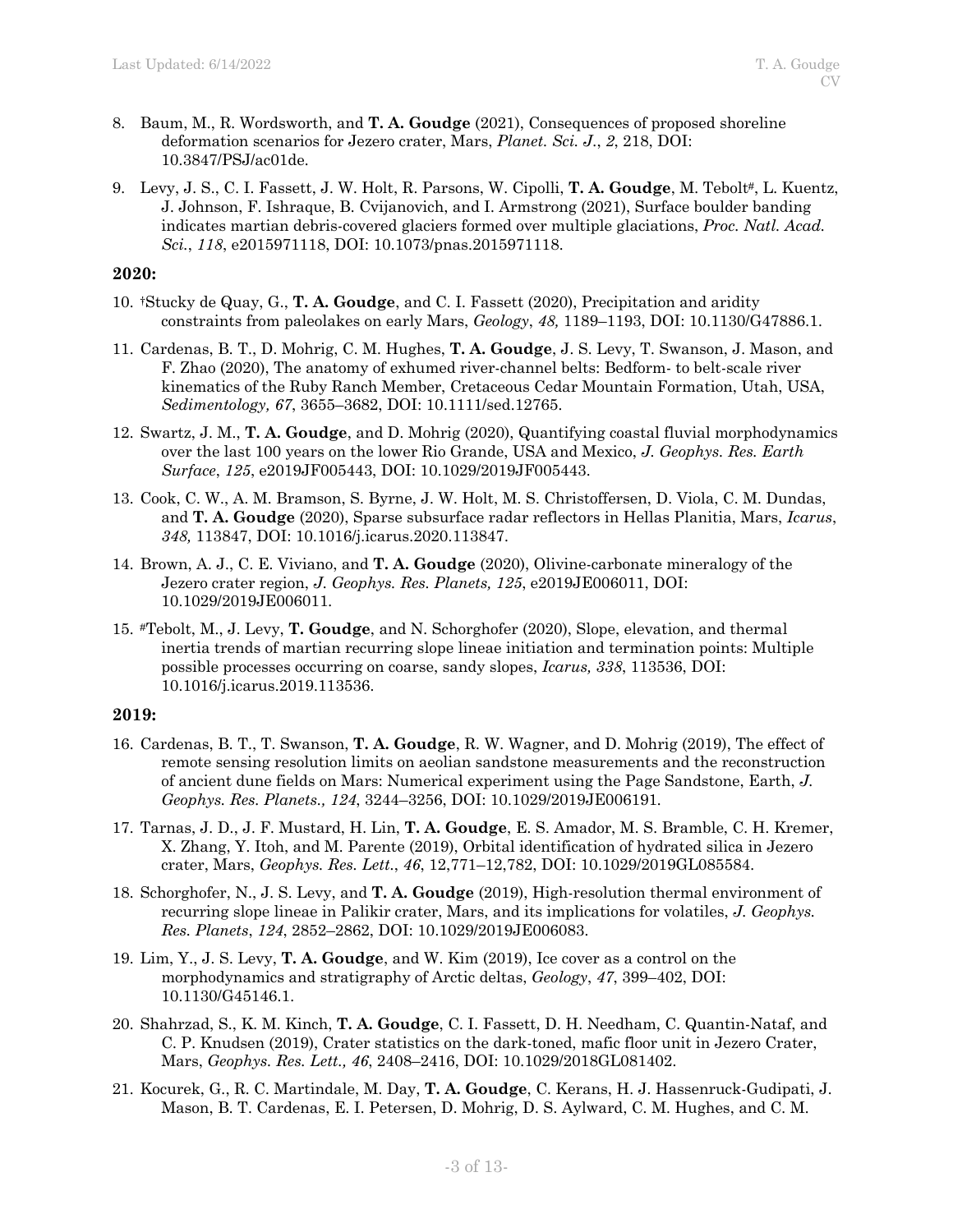Nazworth (2018), Antecedent aeolian dune topographic controls on carbonate and evaporite facies: Jurassic Todilto Member, Wanakah Formation, Ghost Ranch, New Mexico, USA, *Sedimentology*, *66*, 808–837, DOI: 10.1111/sed.12518.

- 22. Bramble, M. S., **T. A. Goudge**, R. E. Milliken, and J. F. Mustard (2019), Testing the deltaic origin of fan deposits at Bradbury crater, Mars, *Icarus*, *319*, 363–366, DOI: 10.1016/j.icarus.2018.09.024.
- 23. Hughes, C. M., B. T. Cardenas, **T. A. Goudge**, and D. Mohrig (2019), Deltaic deposits indicative of a paleo-coastline at Aeolis Dorsa, Mars, *Icarus*, *317,* 442–453, DOI: 10.1016/j.icarus.2018.08.009.
- 24. de Haas, T., S. J. Conway, F. E. G. Butcher, J. Levy, P. M. Grindrod, **T. A. Goudge**, and M. R. Balme (2019), Time will tell: Temporal evolution of martian gullies and paleoclimatic implications, *Geol. Soc. London Spec. Pub. 467*, 165–186*,* DOI: 10.1144/SP467.1.
- 25. **Goudge, T. A.**, C. I. Fassett, and D. Mohrig (2019), Incision of paleolake outlet canyons on Mars from overflow flooding, *Geology*, *47*, 7–10*,* DOI: 10.1130/G45397.1.

#### **2018:**

- 26. **Goudge, T. A.**, and C. I. Fassett (2018), Incision of Licus Vallis, Mars from multiple lake overflow floods, *J. Geophys. Res. Planets*, *123,* 405–420, DOI: 10.1002/2017JE005438.
- 27. Cardenas, B. T., D. Mohrig, and **T. A. Goudge** (2018), Fluvial stratigraphy of valley fills at Aeolis Dorsa, Mars: Evidence for base-level fluctuations controlled by a downstream water body, *Geol. Soc. Amer. Bull., 130*, 484–498, DOI: 10.1130/B31567.1*.*
- 28. Liu, Y., **T. A. Goudge**, J. G. Catalano, and A. Wang (2018), Spectral and stratigraphic mapping of hydrated minerals associated with interior layered deposits near the southern wall of Melas Chasma, Mars, *Icarus*, *302,* 62–79, DOI: 10.1016/j.icarus.2017.11.006.
- 29. **Goudge, T. A.**, D. Mohrig, B. T. Cardenas, C. M. Hughes, and C. I. Fassett (2018), Stratigraphy and paleohydrology of delta channel deposits, Jezero crater, Mars, *Icarus*, *301*, 58–75, DOI: 10.1016/j.icarus.2017.09.034.
- 30. Salvatore, M. R., **T. A. Goudge**, M. S. Bramble, C. S. Edwards, J. L. Bandfield, E. S. Amador, J. F. Mustard, and P. R. Christensen (2018), Bulk mineralogy of the NE Syrtis and Jezero crater regions of Mars derived through thermal infrared spectral analyses, *Icarus*, *301,* 76–96, DOI: 10.1016/j.icarus.2017.09.019.

#### **2017:**

- 31. **Goudge, T. A.**, J. M. Russell, J. F. Mustard, J. W. Head, and S. Bijaksana (2017), A 40,000 year record of clay mineralogy at Lake Towuti, Indonesia: Paleoclimate reconstruction from reflectance spectroscopy and perspectives on paleolakes on Mars, *Geol. Soc. Amer. Bull., 129*, 806–819, DOI: 10.1130/B31569.1*.*
- 32. **Goudge, T. A.,** R. E. Milliken, J. W. Head, J. F. Mustard, and C. I. Fassett (2017), Sedimentological evidence for a deltaic origin of the western fan deposit in Jezero crater, Mars and implications for future exploration, *Earth Planet. Sci. Lett., 458*, 357–365, DOI: 10.1016/j.epsl.2016.10.056.
- 33. Levy, J. S., **T. A. Goudge**, J. W. Head, and C. I. Fassett (2017), Candidate volcanic and impactinduced ice depressions on Mars, *Icarus, 285*, 185–194, DOI: 10.1016/j.icarus.2016.10.021.

#### **2016:**

34. **Goudge, T. A.**, C. I. Fassett, J. W. Head, J. F. Mustard, and K. L. Aureli (2016), Insights into surface runoff on early Mars from paleolake basin morphology and stratigraphy, *Geology, 44,*  419–422, DOI: 10.1130/G37734.1.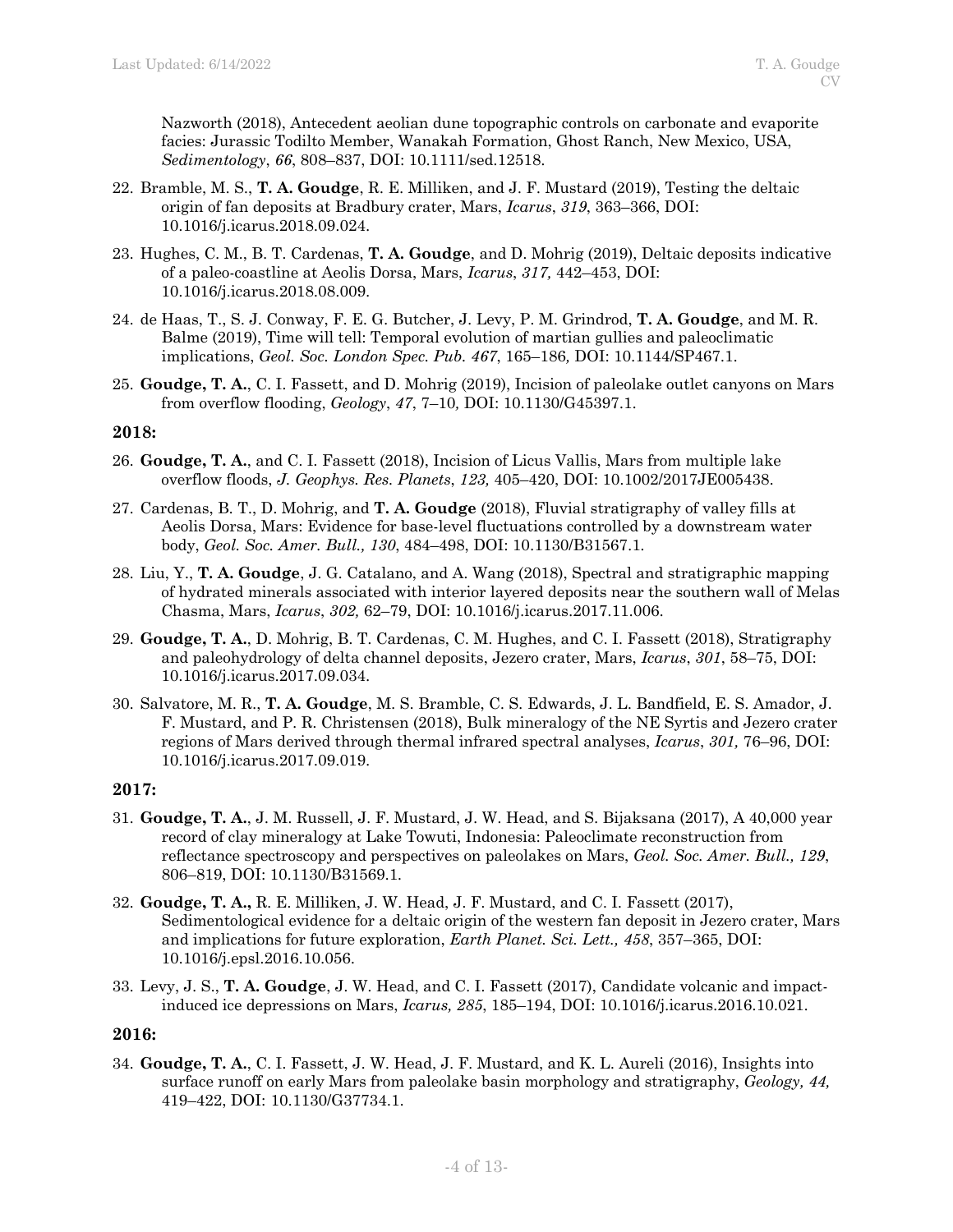35. Weider, S. Z., L. R. Nittler, S. L. Murchie, P. N. Peplowski, T. J. McCoy, L. Kerber, C. Klimczak, C. M. Ernst, **T. A. Goudge**, R. D. Starr, N. R. Izenberg, R. L. Klima, and S. C. Solomon (2016), Evidence from MESSENGER for sulfur- and carbon-driven explosive volcanism on Mercury, *Geophys. Res. Lett., 43,* 3653–3661, DOI: 10.1002/2016GL068325.

#### **2015:**

- 36. **Goudge, T. A.**, K. L. Aureli, J. W. Head, C. I. Fassett, and J. F. Mustard (2015), Classification and analysis of candidate impact crater-hosted closed-basin lakes on Mars, *Icarus, 260,* 346– 367, DOI: 10.1016/j.icarus.2015.07.026.
- 37. Weber, A. K., J. M. Russell, **T. A. Goudge**, M. R. Salvatore, J. F. Mustard, and S. Bijaksana (2015), Characterizing clay mineralogy in Lake Towuti, Indonesia, with reflectance spectroscopy, *J. Paleolimnol., 54,* 253–261, DOI: 10.1007/s10933-015-9844-4.
- 38. **Goudge, T. A.**, J. F. Mustard, J. W. Head, C. I. Fassett, and S. M. Wiseman (2015), Assessing the mineralogy of the watershed and fan deposits of the Jezero crater paleolake system, Mars, *J. Geophys. Res. Planets, 120,* 775–808, DOI: 10.1002/2014JE004782.
- 39. Dickson, J. L., J. W. Head, **T. A. Goudge**, and L. Barbieri (2015), Recent climate cycles on Mars: Stratigraphic relationships between multiple generations of gullies and the latitude dependent mantle, *Icarus, 252,* 83–94, DOI: 10.1016/j.icarus.2014.12.035.
- 40. **Goudge, T. A.**, J. F. Mustard, J. W. Head, M. R. Salvatore, and S. M. Wiseman (2015), Integrating CRISM and TES hyperspectral data to characterize a halloysite-bearing deposit in Kashira crater, Mars, *Icarus, 250,* 165–187, DOI: 10.1016/j.icarus.2014.11.034.

#### **2014:**

- 41. **Goudge, T. A.**, J. W. Head, L. Kerber, D. T. Blewett, B. W. Denevi, D. L. Domingue, J. J. Gillis-Davis, K. Gwinner, J. Helbert, G. M. Holsclaw, N. R. Izenberg, R. L. Klima, W. E. McClintock, S. L. Murchie, G. A. Neumann, D. E. Smith, R. G. Strom, Z. Xiao, M. T. Zuber, and S. C. Solomon (2014), Global inventory and characterization of pyroclastic deposits on Mercury: New insights into pyroclastic activity from MESSENGER orbital data, *J. Geophys. Res. Planets, 119,* 635–658, DOI: 10.1002/2013JE004480*.*
- 42. Izenberg, N. R., R. L. Klima, S. L. Murchie, D. T. Blewett, G. M. Holsclaw, W. E. McClintock, E. Malaret, C. Mauceri, F. Vilas, A. L. Sprague, J. Helbert, D. L. Domingue, J. W. Head, **T. A. Goudge**, S. C. Solomon, C. A. Hibbitts, and M. D. Dyar (2014), The low-iron, reduced surface of Mercury as seen in spectral reflectance by MESSENGER, *Icarus, 228,* 364–374, DOI: 10.1016/j.icarus.2013.10.023.

#### **2012:**

- 43. **Goudge, T. A.**, J. F. Mustard, J. W. Head, and C. I. Fassett (2012), Constraints on the history of open-basin lakes on Mars from the composition and timing of volcanic resurfacing, *J. Geophys. Res. Planets*, *117,* E00J21, DOI: 10.1029/2012JE004115.
- 44. Watters, T. R., S. C. Solomon, C. Klimczak, A. M. Freed, J. W. Head, C. M. Ernst, D. M. Blair, **T. A. Goudge**, and P. K. Byrne (2012), Extension and contraction within volcanically buried impact craters and basins on Mercury, *Geology*, *40,* 1123–1126, DOI: 10.1130/G33725.1.
- 45. **Goudge, T. A.**, J. W. Head, J. F. Mustard, and C. I. Fassett (2012), An analysis of open-basin lake deposits on Mars: Evidence for the nature of associated lacustrine deposits and postlacustrine modification processes, *Icarus*, *219,* 211–229, DOI: 10.1016/j.icarus.2012.02.027.

#### **2011:**

46. Head, J. W., C. R. Chapman, R. G. Strom, C. I. Fassett, B. W. Denevi, D. T. Blewett, C. M. Ernst, T. R. Watters, S. C. Solomon, S. L. Murchie, L. M. Prockter, N. L. Chabot, J. J. Gillis-Davis, J. L. Whitten, **T. A. Goudge**, D. M. H. Baker, D. M. Hurwitz, L. R. Ostrach, Z. Xiao, W. J.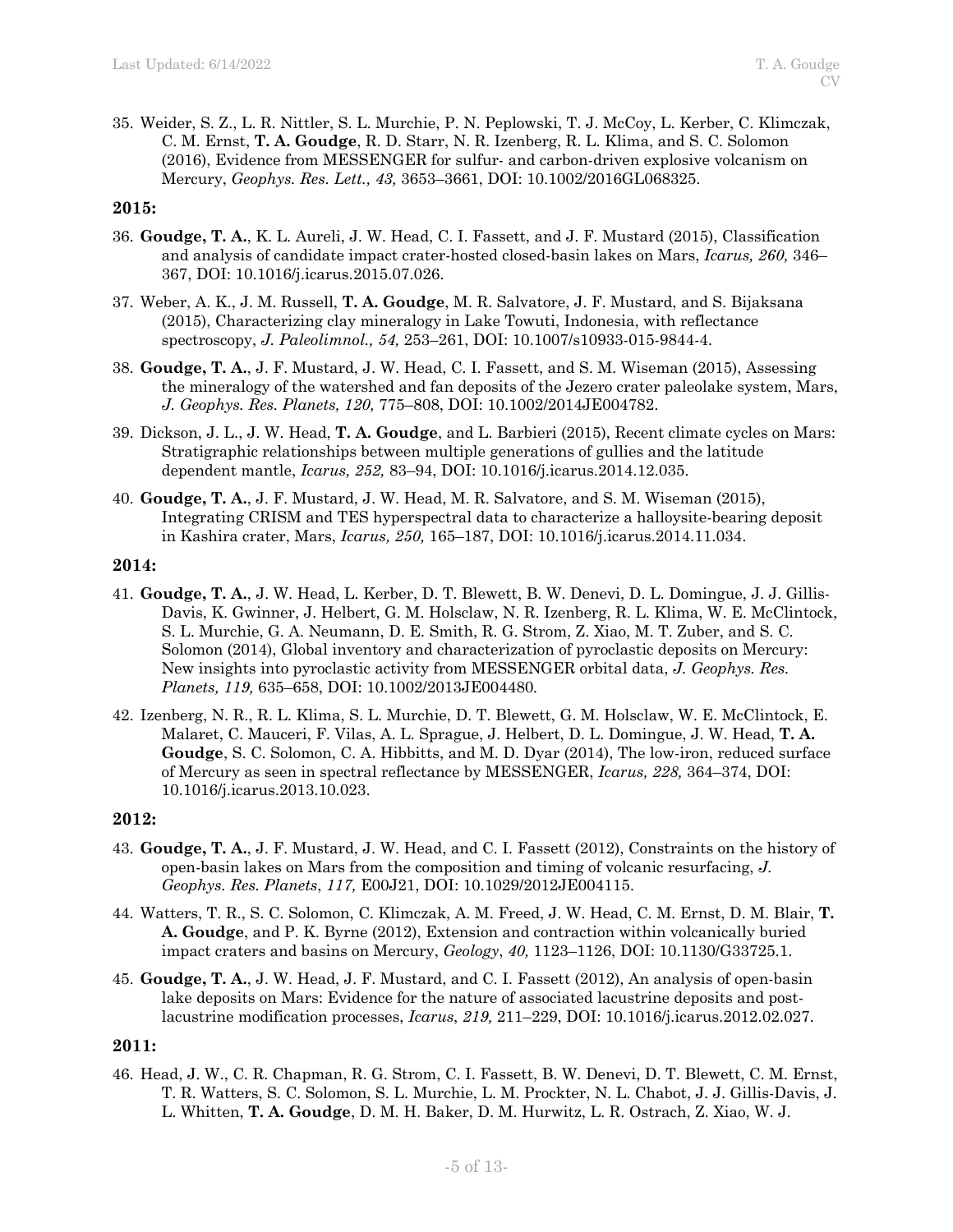Merline, L. Kerber, J. L. Dickson, J. Oberst, P. K. Byrne, C. Klimczak, and L. R. Nittler (2011), Flood volcanism in the northern high latitudes of Mercury revealed by MESSENGER, *Science*, *333,* 1853–1856, DOI: 10.1126/science.1211997.

# **Non-Refereed Publications**

- 1. Piatek, J. L., K. E. Vander Kaaden, **T. A. Goudge**, J. L. Molaro, and M. P. Milazzo (2020), Breaking Down Barriers: Accessibility in Planetary Science, *White Paper for Planetary Science and Astrobiology Decadal Survey 2023-2032*.
- 2. Diniega, S., J. Castillo-Rogez, I. Daubar, J. Filiberto, **T. Goudge**, K. Lynch, A. Rutledge, J. Rathbun, J. Scully, R. Smith, C. Richey, C. Tai Udovicic, and M. Villarreal (2020), Ensuring a safe and equitable workspace: The importance and feasibility of a Code of Conduct, along with clear policies regarding authorship and team membership, *White Paper for Planetary Science and Astrobiology Decadal Survey 2023-2032*.
- 3. Horgan, B., J. L. Bishop, A. Brown, W. Calvin, C. Edwards, A. Fraeman, **T. Goudge**, L. C. Kah, E. Kite, K. Lynch, R. M. Ramirez, E. Rampe, W. Rapin, M. Rice, F. Rivera-Hernández, K. Stack, J. Tarnas, A. Treiman, and C. Viviano (2020), The evolution of habitable environments on terrestrial planets: Insights and knowledge gaps from studying the geologic record of Mars, *White Paper for Planetary Science and Astrobiology Decadal Survey 2023- 2032*.
- 4. Murchie, S. L., R. E. Arvidson, J. L. Bishop, W. M. Calvin, J. Carter, J. Christian, R. N. Clark, C. M. Dundas, B. L. Ehlmann, V. K. Fox, A. A. Fraeman**, T. A. Goudge**, B. H. Horgan, M. N. Hughes, E. K. Leask, A. S. McEwen, J. F. Mustard, M. Parente, K. E. Powell, F. P. Seelos, K. D. Seelos, J. D. Tarnas, C. E. Viviano, and J. J. Wray (2020), Maximizing the Science and Resource Mapping Potential of Orbital VSWIR Spectral Measurements of Mars, *White Paper for Planetary Science and Astrobiology Decadal Survey 2023-2032*.
- 5. Brown, A. J., C. E. Viviano, and **T. A. Goudge** (2020), Mars 2020 team using Australian rocks in search for life on Mars, *Eos, 101*, DOI: 10.1029/2020EO146438.

# **Teaching**

## **Department of Geological Sciences, The University of Texas at Austin:**

Sedimentary Rocks (GEO 416M)

- Fall 2021
- Fall 2020; *voted best undergraduate course by DGS students (Knebel Teaching Award)*

Introduction to Remote Sensing for Geoscientists (GEO 471T/491)

- Spring 2022
- Spring 2021
- Spring 2020
- Spring 2019; *voted best graduate course by DGS students (Knebel Teaching Award)*

Mars Sedimentology (GEO 291)

• Spring 2016; *co-taught as postdoctoral instructor with David Mohrig*

## **Additional Teaching Experience:**

| 2014 | Graduate Teaching Assistant; Mars, Moon, and the Earth (GEOL 0050);<br>Department of Geological Sciences, Brown University           |
|------|--------------------------------------------------------------------------------------------------------------------------------------|
| 2014 | Sheridan Teaching Certificate I – Reflective Teaching; The Harriet W.<br>Sheridan Center for Teaching and Learning, Brown University |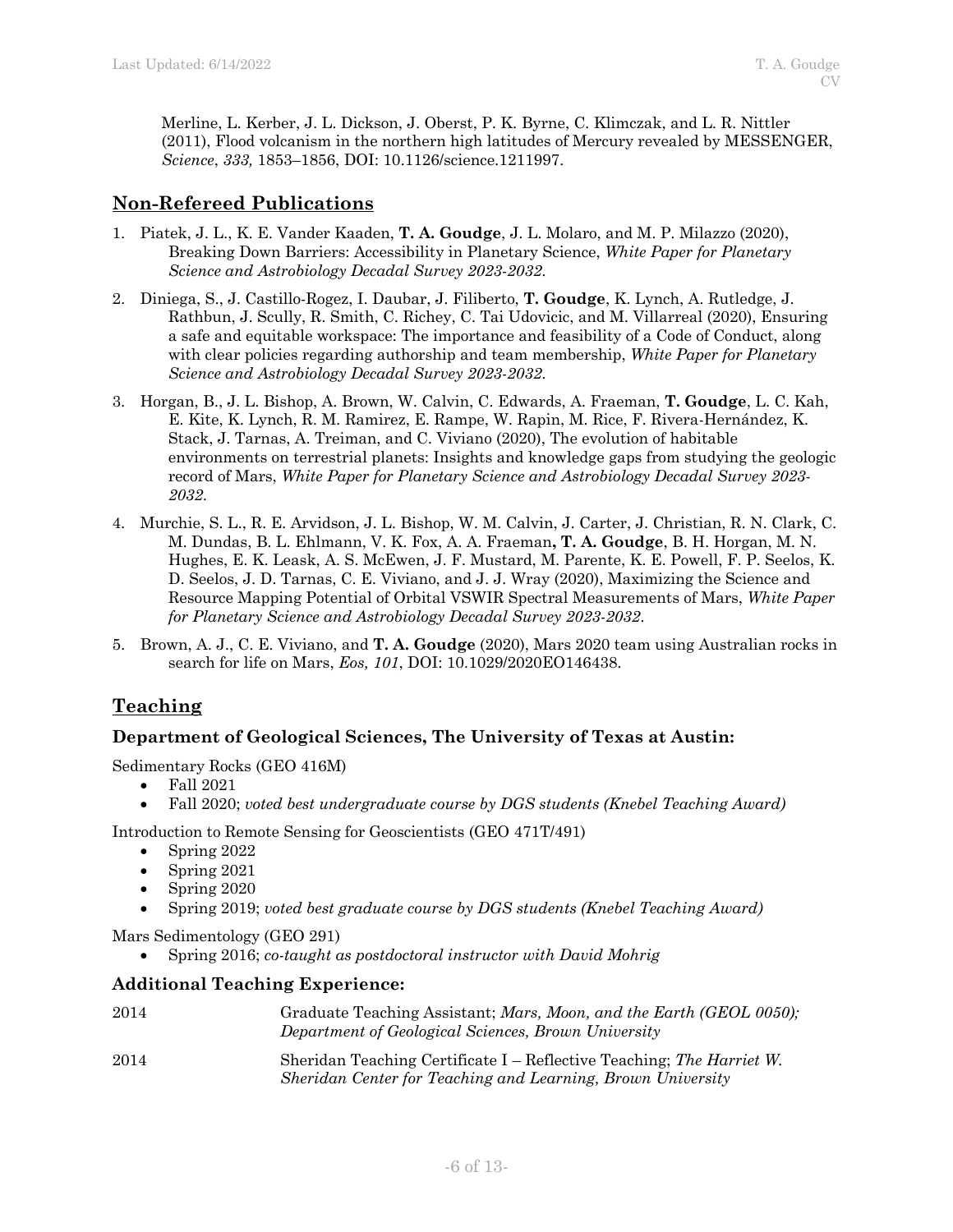2007 – 2008 Undergraduate Teaching Assistant; *Earth's Physical Environment (APSC 151); Department of Geological Sciences and Geological Engineering, Queen's University*

# **Student Advising**

### **Postdoctoral Fellows:**

| $2020 -$ Present | Tian Dong. PhD at Rice University. NSF Postdoctoral Fellow. |
|------------------|-------------------------------------------------------------|
| $2019 - 2021$    | Gaia Stucky de Quay. PhD at Imperial College London.        |

### **Graduate Students:**

| $2020 -$ Present | Mariel Nelson. BA at University of California, Berkeley. |
|------------------|----------------------------------------------------------|
| $2020 -$ Present | Emily Bamber. MSc at University of Oxford.               |
| $2019 -$ Present | Michelle Tebolt. BA at Colgate University.               |

### **Undergraduate Students:**

| $2022 -$ Present | Juan Vazquez, Undergraduate Research Assistant & Mentee, Champions of<br>Diversity Program, Dept. Geological Sciences, UT Austin.         |
|------------------|-------------------------------------------------------------------------------------------------------------------------------------------|
| 2022             | Nisa Downey, Undergraduate Guided Research Mentee, Dept. Geological<br>Sciences, UT Austin.                                               |
| $2020 - 2021$    | Junwoo Kim, Environmental Science Capstone Research Experience, Dept.<br>Geological Sciences, UT Austin. Co-advised w/ G. Stucky de Quay. |
| $2020 - 2021$    | Irineo Sanchez, Honors Thesis, Dept. Geological Sciences, UT Austin.                                                                      |
| $2019 - 2020$    | Nirvana Kaur, Dept. Geological Sciences, UT Austin.                                                                                       |
| $2018 - 2020$    | Marianne Coholich, <i>Honors Thesis, Dept. Geological Sciences, UT Austin. Co-</i><br>advised $w / W$ . Kim.                              |

## **Committee Membership:**

*PhD:*

- Charlie Zheng, *Department of Geological Sciences, UT Austin. Primary advisor C. Kerans.*
- Grace Guryan, *Dept. Geological Sciences, UT Austin. Primary advisor J. Johnson.*
- Eric Hiatt, *Institute for Geophysics and Dept. Geological Sciences, UT Austin. Primary advisors M. Hesse and S. Gulick.*
- Scarlette Hsia, *Department of Geological Sciences, UT Austin. Primary advisor C. Kerans.*
- Shawn Fullmer, *Department of Geological Sciences, UT Austin. Primary advisor C. Kerans.*
- Cole Speed, *Department of Geological Sciences, UT Austin. Primary advisors Z. Sylvester and D. Mohrig.*
- Sophie Goliber, *Institute for Geophysics, UT Austin. Primary advisor G. Catania.*
- Natalie Wolfenbarger, *Institute for Geophysics, UT Austin. Primary advisor D. Blankenship.*
- Chris Liu, *Department of Geological Sciences, UT Austin. Primary advisor D. Mohrig.*
- Dallas Dunlap, *Bureau of Economic Geology, UT Austin. Primary advisor T. Meckel.*
- Matthew Svensson, *Dept. of Earth Sciences, U. Western Ontario. Primary advisor G. Osinski.*
- Kathleen Wilson, *Department of Geological Sciences, UT Austin. Primary advisor D. Mohrig. PhD, 2022.*
- Paul Morris, *Department of Geological Sciences, UT Austin. Primary advisors J. Covault and D. Mohrig. PhD, 2022.*
- Hima Hassenruck-Gudipati, *Department of Geological Sciences, UT Austin. Primary advisor D. Mohrig. PhD, 2021.*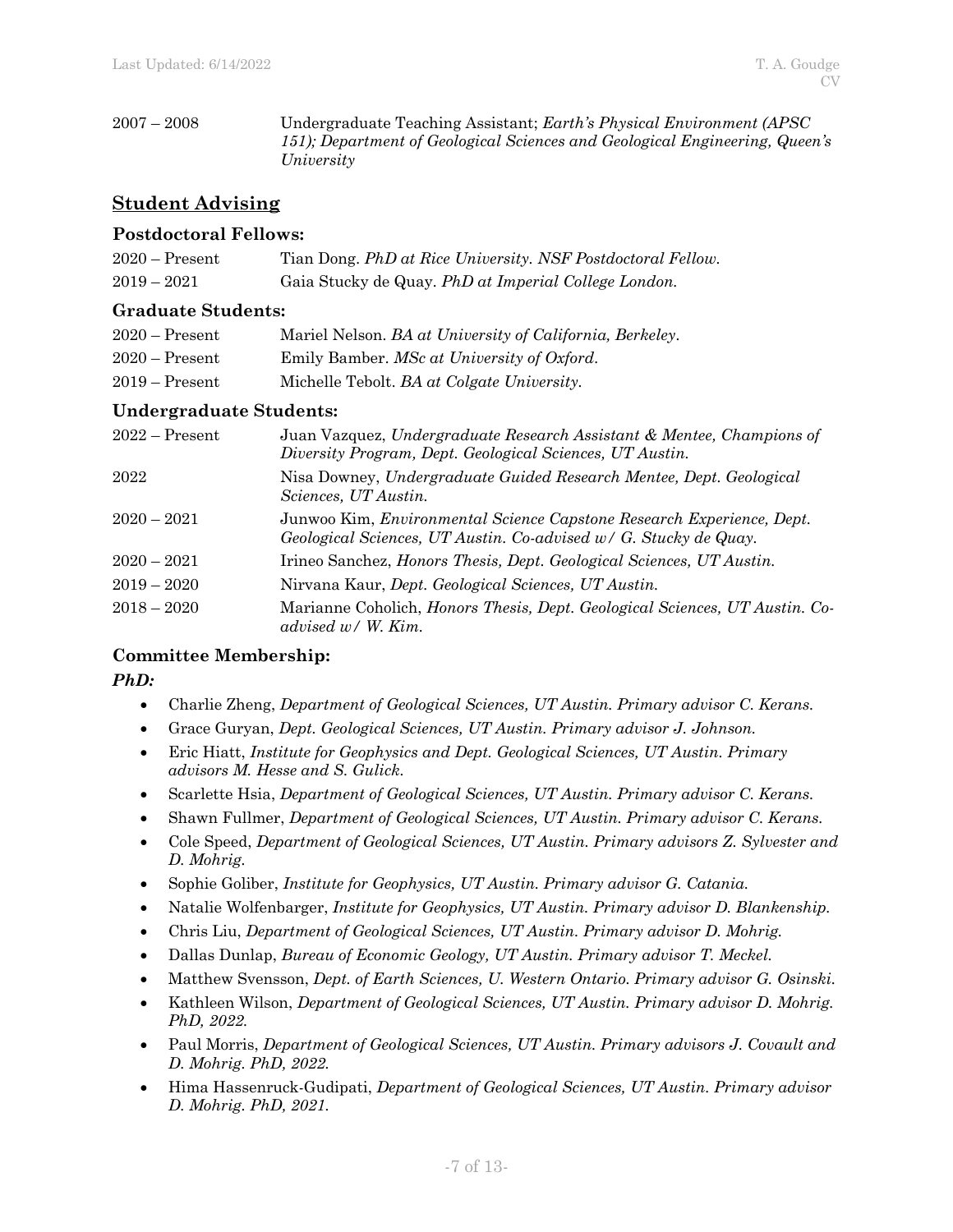## *MSc:*

• Nicole Guinn, *Dept. Geological Sciences, UT Austin. Primary advisor J. Gardner. MSc, 2020.*

## *Undergraduate Honors Thesis:*

- Laura Arnold, *Dept. Geological Sciences, UT Austin. Primary advisor D. Breecker. BSc, 2022.*
- Juanita Vargas-Londoño, *Departamento de Ciencias de la Tierra, Universidad EAFIT. Primary advisor J. F. Paniagua-Arroyave. BSc, 2020.*
- Harry Hull, *Dept. Geological Sciences, UT Austin. Primary advisor J. Snedden. BSc, 2019.*
- Jake Gearon, *Dept. Geological Sciences, UT Austin. Primary advisor M. Young. BSc, 2019.*

## *PhD Qualification Exam:*

- Dimitri Voytan, *Institute for Geophysics, UT Austin. Primary advisor M. Sen. Exam 12/2021.*
- Logan Schmidt, *Dept. Geological Sciences, UT Austin. Primary advisor D. Rempe. Exam 4/2019.*

# **Invited Talks**

| 2021 | Life in the Universe 2021: Our Past, Present and Future Selves                                                                     |
|------|------------------------------------------------------------------------------------------------------------------------------------|
| 2021 | University of Miami, Rosenstiel School of Marine and Atmospheric Science,<br>Geotopics Seminar                                     |
| 2021 | Massachusetts Institute of Technology, Chemical Oceanography, Geology,<br>Geochemistry, and Geobiology (COG <sup>3</sup> ) Seminar |
| 2021 | Northern Arizona University, Planetary Surface Brown Bag Seminar                                                                   |
| 2020 | University of California, Los Angeles/University of California, Berkeley/Jet<br>Propulsion Laboratory, Planetary Science Seminar   |
| 2020 | <b>GSA Annual Meeting</b>                                                                                                          |
| 2020 | University of Western Ontario, Western Space Weekly Webinar                                                                        |
| 2020 | The University of Massachusetts Amherst, Department of Geosciences<br>Lecture Series                                               |
| 2020 | California Institute of Technology, Geoclub Seminar                                                                                |
| 2019 | Rice University, Department of Earth, Environmental and Planetary<br>Sciences Colloquium                                           |
| 2019 | Midwestern State University, Kimbell School of Geosciences Colloquium                                                              |
| 2019 | The University of Arizona, Lunar and Planetary Laboratory Colloquium                                                               |
| 2019 | PICO Presentation, 2019 SEPM Annual Meeting                                                                                        |
| 2019 | Tulane University, Department of Earth and Environmental Sciences<br>Seminar                                                       |
| 2018 | <b>GSA Annual Meeting</b>                                                                                                          |
| 2018 | McMaster University, School of Geography & Earth Sciences Seminar                                                                  |
| 2018 | Queen's University, Department of Geological Sciences and Geological<br><b>Engineering Seminar</b>                                 |
| 2018 | The University of Texas at Austin, Department of Geological Sciences<br>Seminar                                                    |
| 2018 | Stanford University, Department of Geological Sciences Seminar                                                                     |
| 2017 | <b>AGU Fall Meeting</b>                                                                                                            |
| 2017 | NASA Marshall Space Flight Center, NSSTC Space Science Seminar                                                                     |
|      |                                                                                                                                    |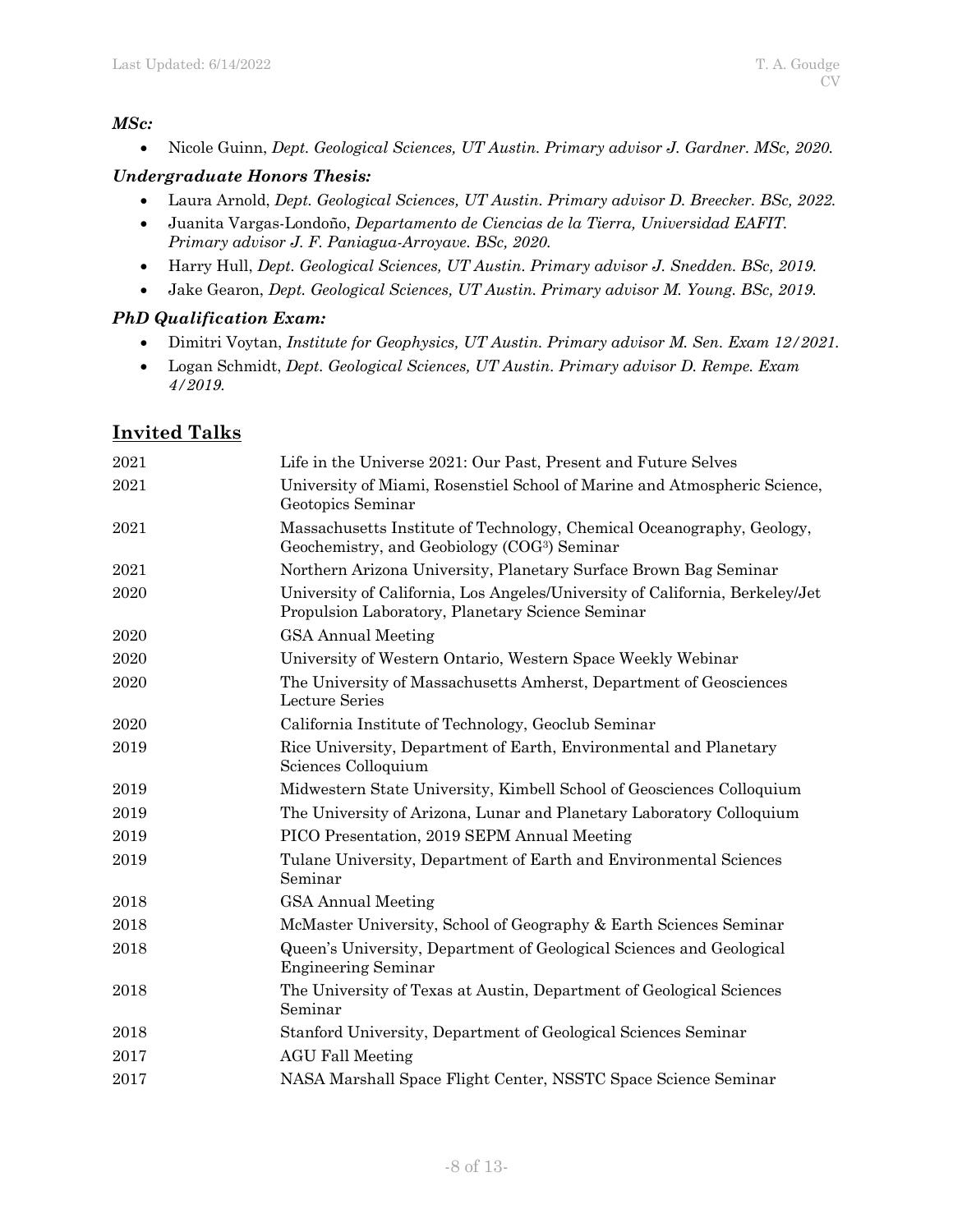| 2017 | NASA Ames Research Center, Space Science & Astrobiology Division<br>Seminar                             |
|------|---------------------------------------------------------------------------------------------------------|
| 2017 | USGS Menlo Park, Geology, Minerals, Energy and Geophysics Group<br>Seminar                              |
| 2017 | Southwest Research Institute, Space Science and Engineering Division<br>Seminar                         |
| 2017 | NASA Jet Propulsion Laboratory, Seminar                                                                 |
| 2017 | Rice University, Sedimentology Seminar                                                                  |
| 2017 | 58 <sup>th</sup> Brown-Vernadsky Microsymposium                                                         |
| 2017 | The University of Texas at Austin, UT Institute for Geophysics Seminar                                  |
| 2017 | SETI Institute, Weekly Colloquium                                                                       |
| 2016 | University of Manitoba, Department of Geological Sciences Seminar                                       |
| 2016 | The University of Texas at Austin, DeFord Lecture Series (Department of<br>Geological Sciences Seminar) |
| 2016 | <b>GSA Annual Meeting</b>                                                                               |
| 2013 | Massachusetts Institute of Technology, Planetary Internal Colloquium Series                             |
|      |                                                                                                         |

# **Professional Service**

# **To the University:**

| $2022 -$ Present | Chair, Department of Geological Sciences Diversity, Equity and Inclusion<br>Committee                                  |
|------------------|------------------------------------------------------------------------------------------------------------------------|
| $2020 -$ Present | Faculty Advisor, <i>Hola Geo/GeoLatinas Austin Local Team</i>                                                          |
| $2020$ – Present | Executive Committee, UT Center for Planetary Systems Habitability                                                      |
| $2018 -$ Present | Leadership Committee, UT Geoscience Empowerment Network                                                                |
| $2018 -$ Present | Judge for Jackson School of Geosciences Student Research Symposium                                                     |
| $2021 - 2023$    | Champions of Diversity Cohort, Jackson School of Geosciences                                                           |
| $2021 - 2022$    | Member, Department of Geological Sciences Excellence in Earth Science<br>Postdoctoral Fellows Program search committee |
| $2021 - 2022$    | Member, ad hoc committee for changing the name of the Department of<br>Geological Sciences                             |
| $2020 - 2021$    | Sub-pod Group Leader, JSG Megapod, Unlearning Racism in Geoscience<br>(URGE)                                           |
| $2020 - 2021$    | Member, UT Institute for Geophysics Research Associate search committee                                                |
| $2019 - 2021$    | Lead, Jackson School AGU Bridge Program proposal initiative                                                            |
| 2020, 2021       | Faculty Annual Evaluation Committee, Subsurface, Surface and Life<br>Program, Department of Geological Sciences        |
| 2020             | Member, Graduate Studies Committee ad hoc committee on graduate<br>admissions process                                  |
| 2020             | Member, Department of Geological Sciences Chair ad hoc search committee                                                |
| 2019             | Early career researcher interviewer group, Jackson School of Geosciences<br>Dean search committee                      |
| $2016 - 2018$    | Team member, Pop-Up Institute, Understanding Planetary Habitability                                                    |
|                  |                                                                                                                        |

# **To the Community:**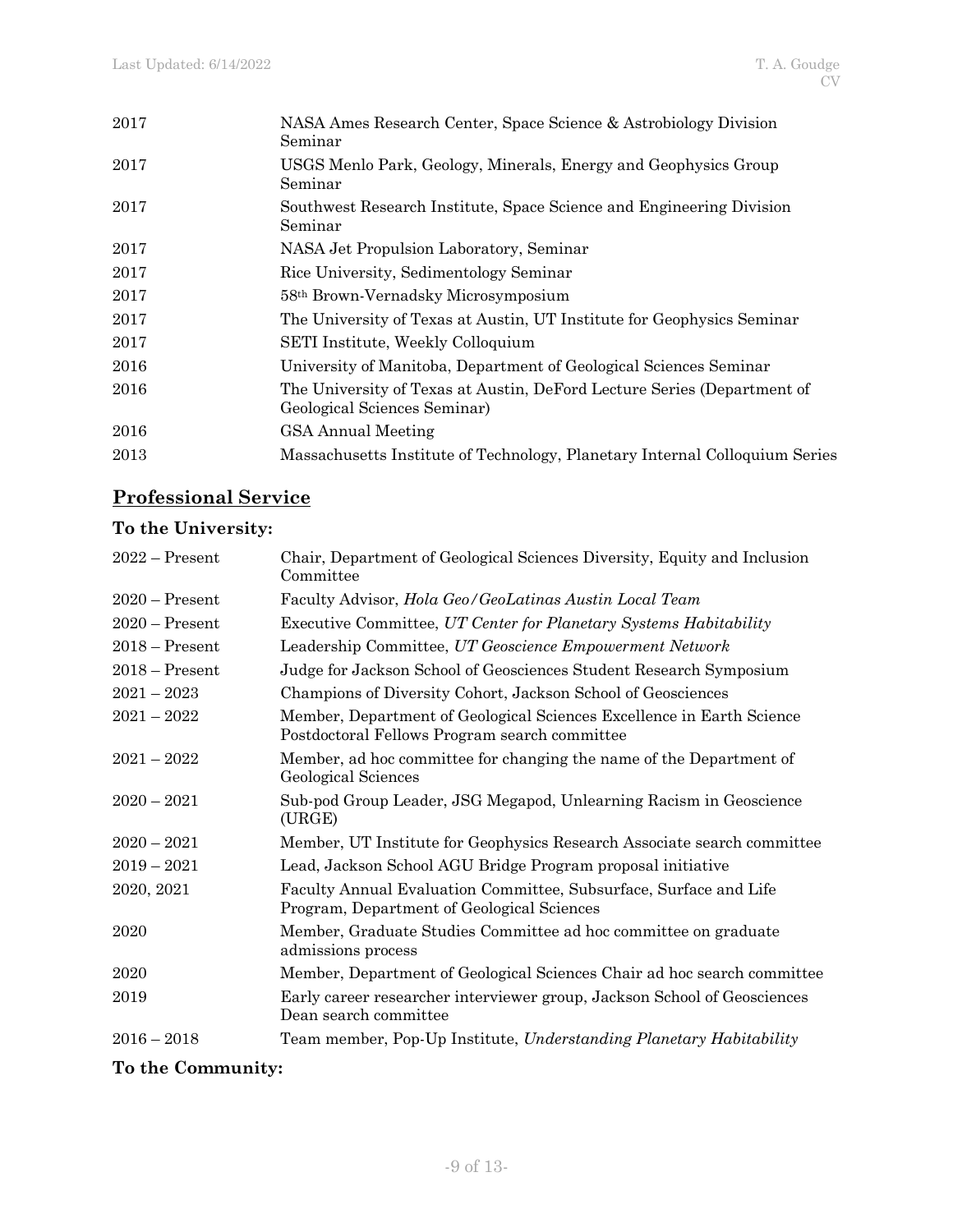| $2021 -$ Present | Co-Convener, 2023 GSA Penrose Conference, "The role of outburst floods in<br>Earth and planetary evolution"                                                                                                                                                                                                                                                                                                                                                |
|------------------|------------------------------------------------------------------------------------------------------------------------------------------------------------------------------------------------------------------------------------------------------------------------------------------------------------------------------------------------------------------------------------------------------------------------------------------------------------|
| $2020$ – Present | Member, AGU Africa Space Science Award Committee                                                                                                                                                                                                                                                                                                                                                                                                           |
| $2016$ – Present | Judge for Dwornik Award at the Lunar and Planetary Science Conference                                                                                                                                                                                                                                                                                                                                                                                      |
| $2015$ – Present | Peer Reviewer for Proceedings of the National Academy of Sciences; Nature<br>Geoscience; Geology; Nature Communications; Science Advances; Geophysical<br>Research Letters; Earth and Planetary Science Letters; Geosphere; Scientific<br>Reports; Journal of Geophysical Research – Planets; Journal of Geophysical<br>Research – Earth Surface; Icarus; Astrobiology; Planetary and Space Science;<br>Space Science Reviews; Planetary Data System (PDS) |
| $2015 -$ Present | Review Panelist and External/Ad Hoc Reviewer for NASA ROSES and NSF                                                                                                                                                                                                                                                                                                                                                                                        |
| $2015 -$ Present | Judge for Outstanding Student Paper Award at the American Geophysical<br>Union Fall Meeting                                                                                                                                                                                                                                                                                                                                                                |
| 2022             | Session Co-Chair at 53 <sup>rd</sup> Lunar and Planetary Science Conference                                                                                                                                                                                                                                                                                                                                                                                |
| 2021             | External Reviewer for Swiss National Science Foundation                                                                                                                                                                                                                                                                                                                                                                                                    |
| 2021             | Session Co-Chair at 52 <sup>nd</sup> Lunar and Planetary Science Conference                                                                                                                                                                                                                                                                                                                                                                                |
| 2019             | Reviewer for AGU Fall Meeting Travel Grants                                                                                                                                                                                                                                                                                                                                                                                                                |
| $2014 - 2018$    | Lead advocate for Jezero crater paleolake as a landing site for the NASA<br>Mars 2020 rover                                                                                                                                                                                                                                                                                                                                                                |
| 2018             | Program Committee for 49 <sup>th</sup> Lunar and Planetary Science Conference                                                                                                                                                                                                                                                                                                                                                                              |
| 2017             | Session Co-Chair at 48th Lunar and Planetary Science Conference                                                                                                                                                                                                                                                                                                                                                                                            |
| 2014             | Session Co-Chair at 2014 GSA Annual Meeting                                                                                                                                                                                                                                                                                                                                                                                                                |

# **Public Outreach**

| 2021          | Guest speaker for the Fall Professional Learning Institute for OnRamps<br>Earth, Wind, and Fire Instructors                                                                                              |
|---------------|----------------------------------------------------------------------------------------------------------------------------------------------------------------------------------------------------------|
| 2021          | Guest speaker for Introduction to Astronomy and Planetary Science, Prison<br><b>Education Project</b>                                                                                                    |
| 2021          | Guest speaker at Sun City Georgetown Nature Club                                                                                                                                                         |
| 2020          | Panelist, AIR Centre Roundtable: Oceans in the Solar System                                                                                                                                              |
| 2020          | Guest speaker at Northwest Austin Rotary Club                                                                                                                                                            |
| 2020          | Guest speaker at Hot Science – Cool Talks                                                                                                                                                                |
| 2019          | Guest speaker at the University of Texas at Austin Undergraduate<br>Geological Society; the Austin Geological Society; Senior University<br>Georgetown; UT GIS Day Lightning Talks; Astronomy on Tap ATX |
| 2018          | Presenter at the 2018 AISD Science + Mathematics X Conference                                                                                                                                            |
| $2011 - 2016$ | Volunteer for Mars Exploration Student Data Teams (MESDT)                                                                                                                                                |
| $2011 - 2015$ | Vartan-Gregorian Elementary School Volunteer Science Teacher                                                                                                                                             |
| 2014          | Guest speaker at University of Maryland Observatory; Skyscrapers, Inc.                                                                                                                                   |
| $2012 - 2014$ | Vartan-Gregorian Elementary School Volunteer Science Teacher Program<br>Organizer                                                                                                                        |
| 2011          | Judge for Athena Science Challenge                                                                                                                                                                       |

# **First-Authored Conference Abstracts and Presentations** *(past 2 years)*

*\*Oral presentation*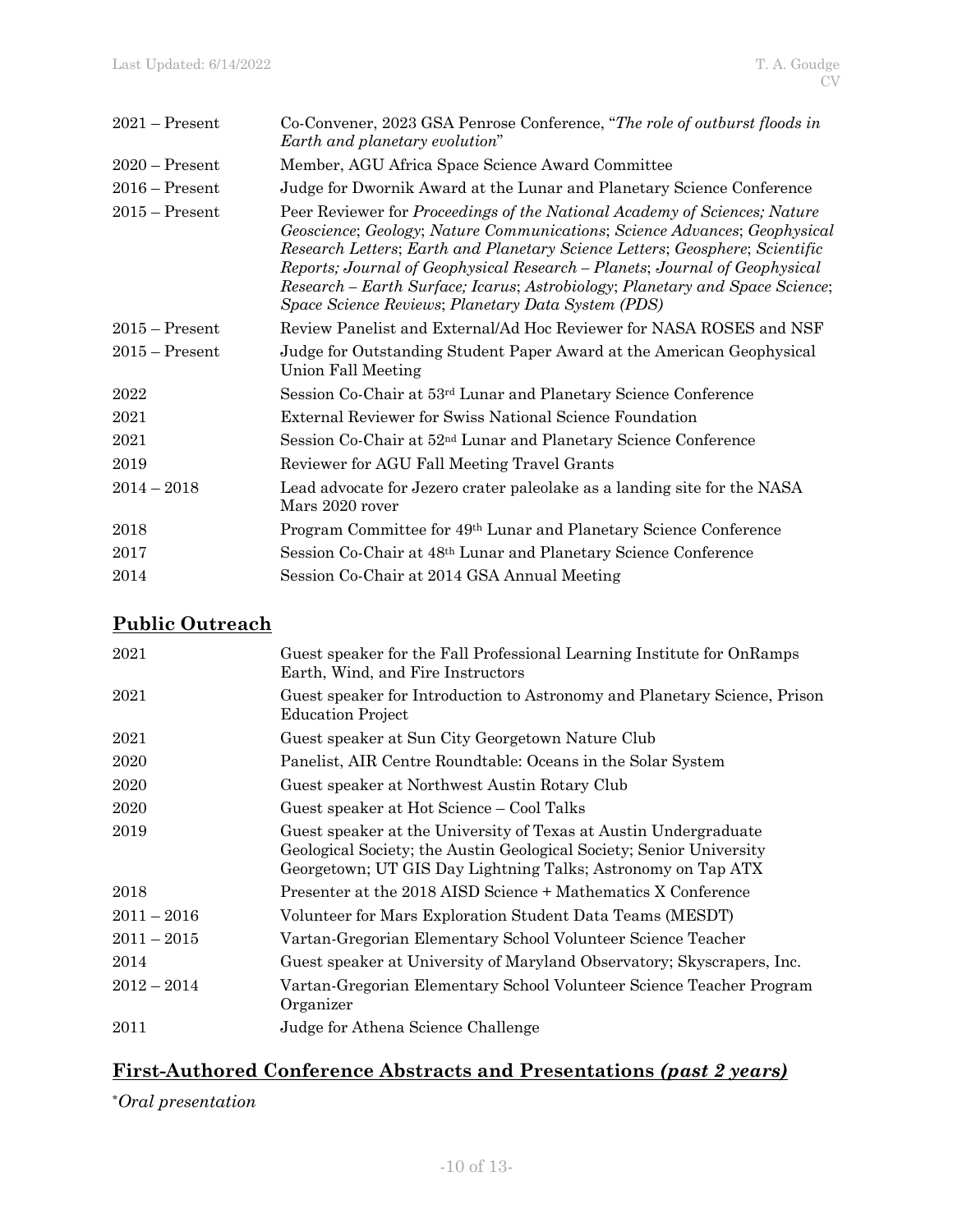#### *Goudge mentee:* #*Graduate student,* †*postdoctoral fellow,* §*undergraduate student.*

- 1. **Goudge, T. A.**, A. M. Morgan, G. Stucky de Quay, and C. I. Fassett (2022), Catastrophic lake breach floods and the early Mars landscape, *GAC-MAC-IAH-CNC-CSPG Joint Meeting*, Abstract 298.
- 2. **Goudge, T. A.**, \*A. M. Morgan, G. Stucky de Quay, and C. I. Fassett (2021), Paleolake outlet valley incision and the early Mars landscape, *2021 AGU Fall Meeting*, Abstract EP22B-02. [*Talk given by Morgan*]
- 3. **\*Goudge, T. A.**, C. I. Fassett, and M. Coholich§ (2021), Assessing controls on the termination of overflow floods for paleolakes on Mars, *52nd Lunar and Planetary Science Conference,* Abstract 2196.
- 4. **\*Goudge, T. A.**, C. I. Fassett, and M. Coholich§ (2020), Assessing the controls of overflow flood termination for Mars paleolakes, *2020 GSA Annual Meeting,* Abstract 184-2 (Invited).

## **Co-Authored Conference Abstracts and Presentations** *(past 2 years)*

*Goudge mentee:* #*Graduate student,* †*postdoctoral fellow,* §*undergraduate student.* 

- 1. McAdam, M. M., J. Scully, **T. Goudge**, M. Milazzo, L. Gaddis, J. Roberts, A. Venkatesan, C. Richey, M. McCanta, and the IDEA Working Group (2022), Cross-AG IDEA Working Group: Reckoning with inclusion, diversity, equity and accessibility within NASA's Planetary Science Division Assessment/Analysis Groups and Planetary Science Advisory Committee, *Advancing IDEA in Planetary Science,* Abstract 2024.
- 2. Scully, J. E. C., G. Cerretti, A. Viswanathan, J. K. Steckloff, C. Richey, A. Probst, G. Poh, M. Melwani Daswani, C. L. McLeod, X. Mao, R. Lillis, N. Kumari, H. Kraus, T. Hoogenboom, H. Hay, **T. A. Goudge**, E. C. Fayolle, C. M. Elder, S. Diniega, S. Daftry, P. K. Byrne, S. M. Brooks, J. G. Blank, P. Becerra, and S. Bandyopadhyay (2022), Foreign nationals employed and studying in the field of planetary research in the United States, and recommendations for supporting this group, *Advancing IDEA in Planetary Science,* Abstract 2008.
- 3. Hiatt, E., M. A. Shadab, M. A. Hesse, S. P. S. Gulick, and **T. A. Goudge** (2022), Estimates of groundwater divides and basins on Noachian Mars, *53rd Lunar and Planetary Science Conference,* Abstract 2618.
- 4. Miller, R. C., C. Grima, S. P. S. Gulick, **T. A. Goudge**, N. E. Putzig, M. R. Perry, A. T. Russell, and B. A. Campbell (2022), Volcanic facies and 15m scale roughness throughout Athabasca Valles lava system: A multi-stage flow development, *53rd Lunar and Planetary Science Conference,* Abstract 1554.
- 5. #Tebolt, M. A., **T. A. Goudge**, K. M. Stack, C. M. Fedo, S. Gwizd, and F. Rivera-Hernández (2022), Constraining the paleoenvironment of the Darwin outcrop in Gale crater from facies and stratigraphic mapping, *53rd Lunar and Planetary Science Conference,* Abstract 1098.
- 6. #Bamber, E. R., **T. A. Goudge**, C. I. Fassett, G. R. Osinski, and G. Stucky de Quay (2022), Exploring controls on the fluvial breaching of degraded impact craters, *53rd Lunar and Planetary Science Conference,* Abstract 1017.
- 7. Hiatt, E., M. A. Shadab, M. A. Hesse, S. P. S. Gulick, **T. A. Goudge**, and J. Liebeck (2021), Numerical modeling of the formation of Hellas Planitia with focus on spatio-temporal scales required for hydrologic equilibration, *2021 AGU Fall Meeting*, Abstract P25G-2228.
- 8. †Stucky de Quay, G., R. Ramalho, **T. A. Goudge**, and A. M. Morgan (2021), Quantifying the climate-erosion relationship in young volcanic islands, *2021 AGU Fall Meeting*, Abstract EP15A-01.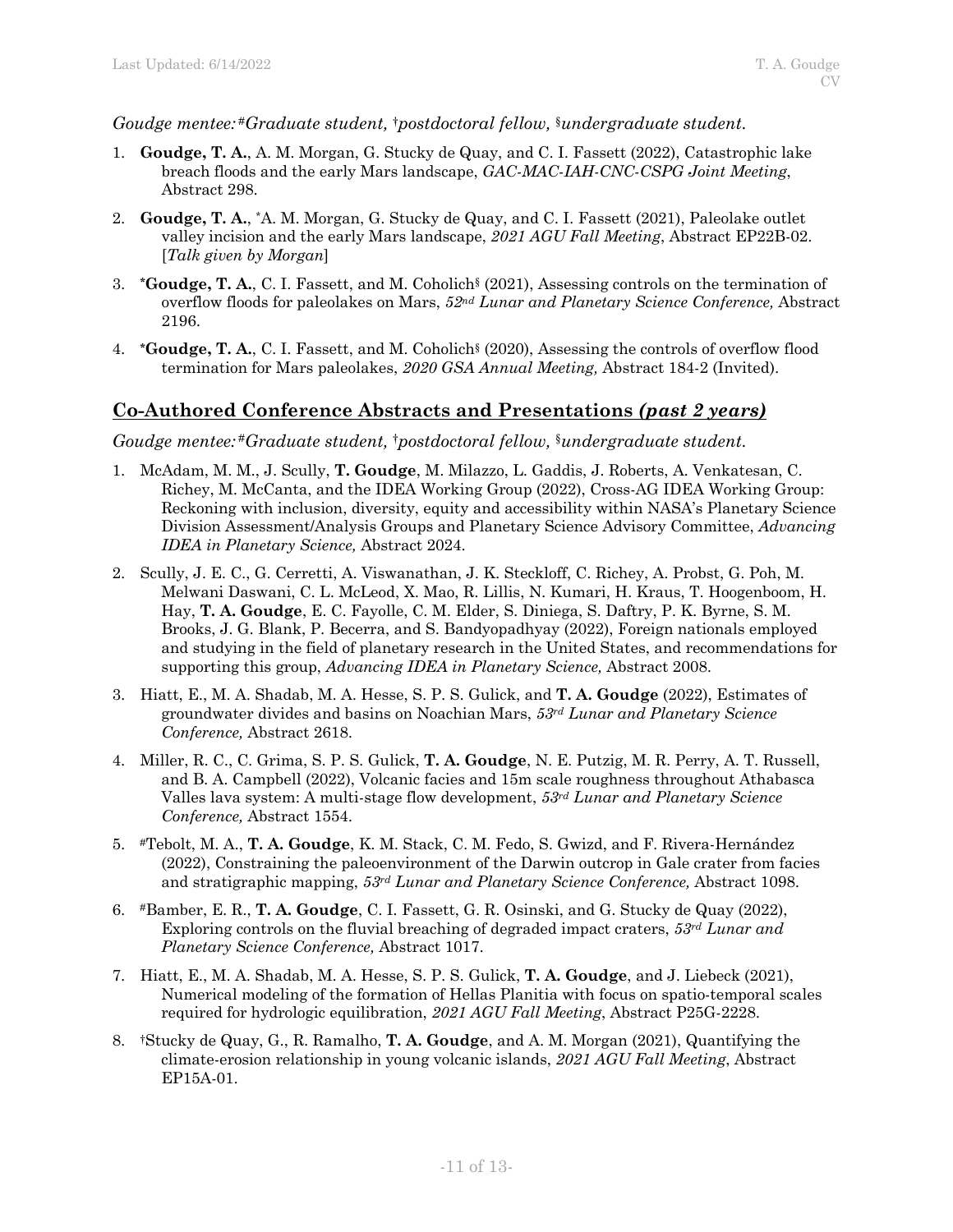- 9. †Dong, T., and **T. A. Goudge** (2021), Characterizing the relationship between river branch number and water discharge using distributions of channel belt properties, *2021 AGU Fall Meeting*, Abstract H15M-1192.
- 10. Martindale, R., M. D. Nelson#, E. J. Ramos, B. Shuck, S. Fakhreddine, D. M. Tremaine, S. L. Loewy, C. Lowery, **T. A. Goudge**, G. L. Christeson, J. P. L. Johnson, and UT Austin JSG URGE MegaPod (2021), Lessons learned by the UT Austin URGE megapod and our plan for continued action, *2021 AGU Fall Meeting,* Abstract U35A-2261.Salvatore, M., J. Sankey, D. Dean., **T. Goudge**, T. Titus, J. Unema, D. Chapline, and J. Caster (2021), Grand Falls, Arizona, as an analog for fluvial erosion on Mars, *2021 GSA Annual Meeting*, Abstract 240-5.
- 11. Martindale, R., M. Nelson#, E. Ramos, B. Shuck, S. Fakhreddine, D. M. Tremaine, S. Loewy, C. M. Lowery, **T. Goudge**, G. Christeson, and J. P. L. Johnson (2021), Lessons learned by the UT Austin URGE megapod and our plan for continued action, *2021 GSA Annual Meeting,*  Abstract 243-8.
- 12. Baum, M., R. Wordsworth, and **T. Goudge** (2021), Consequences of early ocean and shoreline deformation scenarios for Jezero crater, Mars, *52nd Lunar and Planetary Science Conference,*  Abstract 2402.
- 13. #Bamber, E. R., **T. A. Goudge**, C. I. Fassett, and G. R. Osinski (2021), Formation of inlet valleys intro crater-hosted lakes on Mars, *52nd Lunar and Planetary Science Conference,* Abstract 1793.
- 14. J. S. Levy, W. Cipolli, F. Ishraque, J. Johnson, L. Kuentz, I. Armstrong, B. Cvijanovich, M. Tebolt#, **T. Goudge**, C. I. Fassett, R. Parsons, and J. Holt (2021), Boulder bands on lobate debris aprons: Debris-covered glacier growth at martian mid-latitudes spans multiple glaciations, *52nd Lunar and Planetary Science Conference,* Abstract 1537.
- 15. #Tebolt, M. A., and **T. A. Goudge** (2021), Investigation of the depositional environment of martian sedimentary fan features, *52nd Lunar and Planetary Science Conference,* Abstract 1525.
- 16. Scully, J. E. C., G. Cerretti, A. Viswanathan, J. K. Steckloff, C. Richey, A. Probst, G. Poh, M. Melwani Daswani, C. L. McLeod, X. Mao, R. Lillis, N. Kumari, H. Kraus, T. Hoogenboom, H. Hay, **T. A. Goudge**, E. C. Fayolle, C. M. Elder, S. Diniega, S. Daftry, P. K. Byrne, S. M. Brooks, J. G. Blank, P. Becerra, and S. Bandyopadhyay (2021), Foreign nationals employed and studying in planetary research in the United States, and recommendations for supporting this group, *52nd Lunar and Planetary Science Conference,* Abstract 1493.
- 17. Schorghofer, N., J. S. Levy, **T. A. Goudge**, and M. Tebolt<sup>#</sup> (2021), High-resolution thermal environment of recurring slope lineae at Palikir crater, Mars, *52nd Lunar and Planetary Science Conference,* Abstract 1391.
- 18. †Dong, T., and **T. A. Goudge** (2020), Quantifying the distributions of channel geometry and channel belt properties for single-thread and braided rivers, *2020 AGU Fall Meeting*, Abstract EP015-05.
- 19. Vargas-Londoño, J., R. Palermo, J. F. Paniagua-Arroyave, J. Nienhuis, **T. A. Goudge**, and M. Tebolt<sup>#</sup> (2020), Exploring the spatial patterns of delta morphodynamics on Mars and Titan, *2020 AGU Fall Meeting*, Abstract EP041-02.
- 20. #Bamber, E. R., **T. A. Goudge**, C. I. Fassett, and G. R. Osinski (2020), Insight into erosion and lake-filling process from crater rim fluvial breaches on Mars, *2020 AGU Fall Meeting*, Abstract EP041-04.
- 21. #Nelson, M. D., L. Schmidt, **T. A. Goudge**, and D. Mohrig (2020), Observations of weathering and deep roots exposed by a rockfall from a limestone cut bank on the Pedernales River, TX, USA, *2020 AGU Fall Meeting*, Abstract EP052-0030.